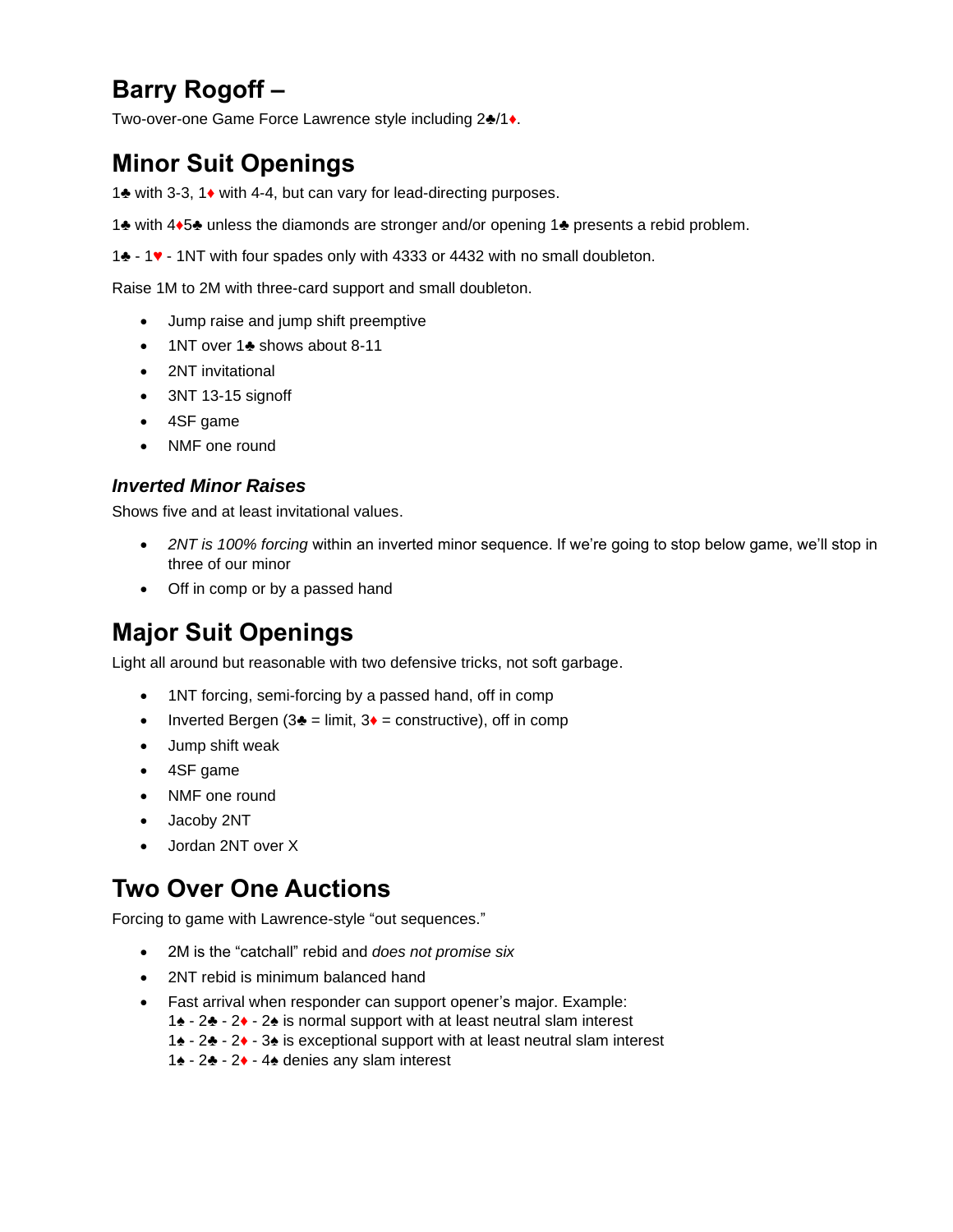#### *Lawrence-Style "Out Sequences"*

The game force is cancelled when *both* of the following are true:

- opener makes a *minimum rebid* in his *own suit* or a *lower-ranking suit*
- responder *repeats his minor* at the three-level

For example:

1♥ – 2♣ – 2♦ – 3♣ is not forcing.

1♥ – 2♣ – 2NT – 3♣ is a game-forcing slam try. Responder would bid 3NT with no interest.

#### **Reverses**

Reverses are forcing for one round and promise another bid. With a bad hand responder makes a two-level preference or bids 2NT lebensohl. Anything else is a game force.

### **Help-Suit Game Tries**

Generally at least a three-card suit with one or two top honors. Responder upgrades any combining honors in the suit.

#### **Preemptive Reraises**

1M – 2M – 3M is preemptive. Also in comp. Maximal doubles apply.

#### **Two-Way Reverse Drury**

2♣ four-card limit raise. 2♦ three-card limit raise. Opener rebids 2M to show a sub-minimum. Off in comp.

### **Five of Agreed Major**

- If our side has bid all but one suit, it asks for control in the unbid suit
- If the opponents have bid, it asks for control in the opponents' suit
- Holding the guarded king in the relevant suit, bid 5NT to suggest 6NT
- With first-round control in the relevant suit, make a cue-bid as a grand-slam try
- If a single suit cannot be pinpointed, it asks for good trumps relative to the previous bidding
- If our side has made a weak bid and either opponent has acted, bidding five in a major is not a slam try; it is an obstructive bid

### **One Notrump Openings**

15-17. Can have five-card major.

- Jacoby transfers
- Texas transfers also in comp
- 2♣ Garbage Stayman
- 3♣ Puppet Stayman

#### **Four-Suit Transfers with Postacceptance**

2♠ shows clubs and 2NT shows diamonds. Opener *accepts* the transfer to *accept* a game invitation (shows a fit). Opener *rejects* the transfer to *reject* a game invitation. If opener rejects an invitation, responder can sign off in 3m.

A minor-suit transfer followed by a new suit is a slam try with 4-6. Stayman followed by 2NT is invitational and may not have a four-card major.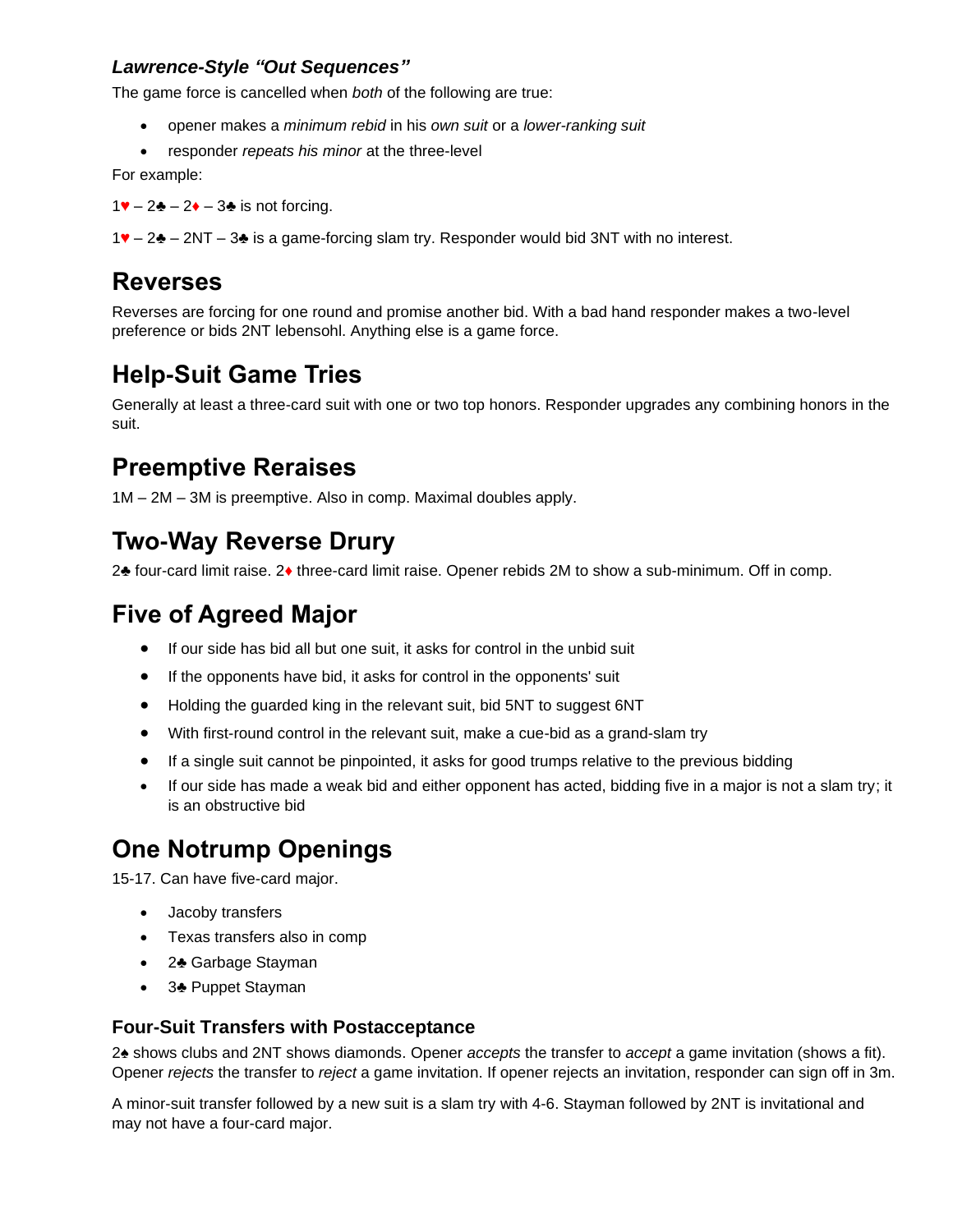#### **Interference Over 1NT**

- Penalty doubles (willing to play negative)
- Simple 2NT lebensohl over any two-level interference (slow shows)

## **Strong 2♣ Openings**

22+ balanced or unbalanced major one-suiter with LTC  $\leq$  4 or unbalanced minor one-suiter with LTC  $\leq$  3.

- 2• artificial game force showing  $1+$  control (A=2 K=1)
- 2♥ artificial negative with 0 controls.
- 2NT positive with heart suit.
- 2♠, 2NT, 3♣, 3♦ show five+ suit with 2/3 or 3/3 top honors.
- Over interference:
	- o double shows a bust
	- o pass shows some values

### **Two Notrump Openings**

20-21 balanced. Responses also apply to strong 2NT overcalls (e.g., 2NT over weak two-bid) and 2NT rebids after 2♣-2♦ and 2♣-2♥

- Jacoby transfers
- Texas transfers, also in comp
- 3♣ Puppet Stayman
- 3♠ minor suit Stayman

### **Preemptive Openings**

Can be very light at favorable and equal. Feature. RONF. McCabe.

### **Three Notrump Openings**

Gambling with solid seven-card minor and no side A or K. 4♣ pass or correct. 4♦ asks for shortness.

### **lebensohl**

Applies after:

- Opener's reverse
- Double of a weak two-bid
- 1♠-X-2♠-2NT

### **Special Doubles**

Negative, responsive, and maximal through 4♥.

Support double and redouble through 2♥.

Rosenkranz X and XX.

## **Simple Overcall**

Can be very light when a passed hand, particularly 1♠/1♣ and 2♣/1♦.

New suit *forcing*. Jump raise preemptive.

Cue bid guarantees fit and/or game values.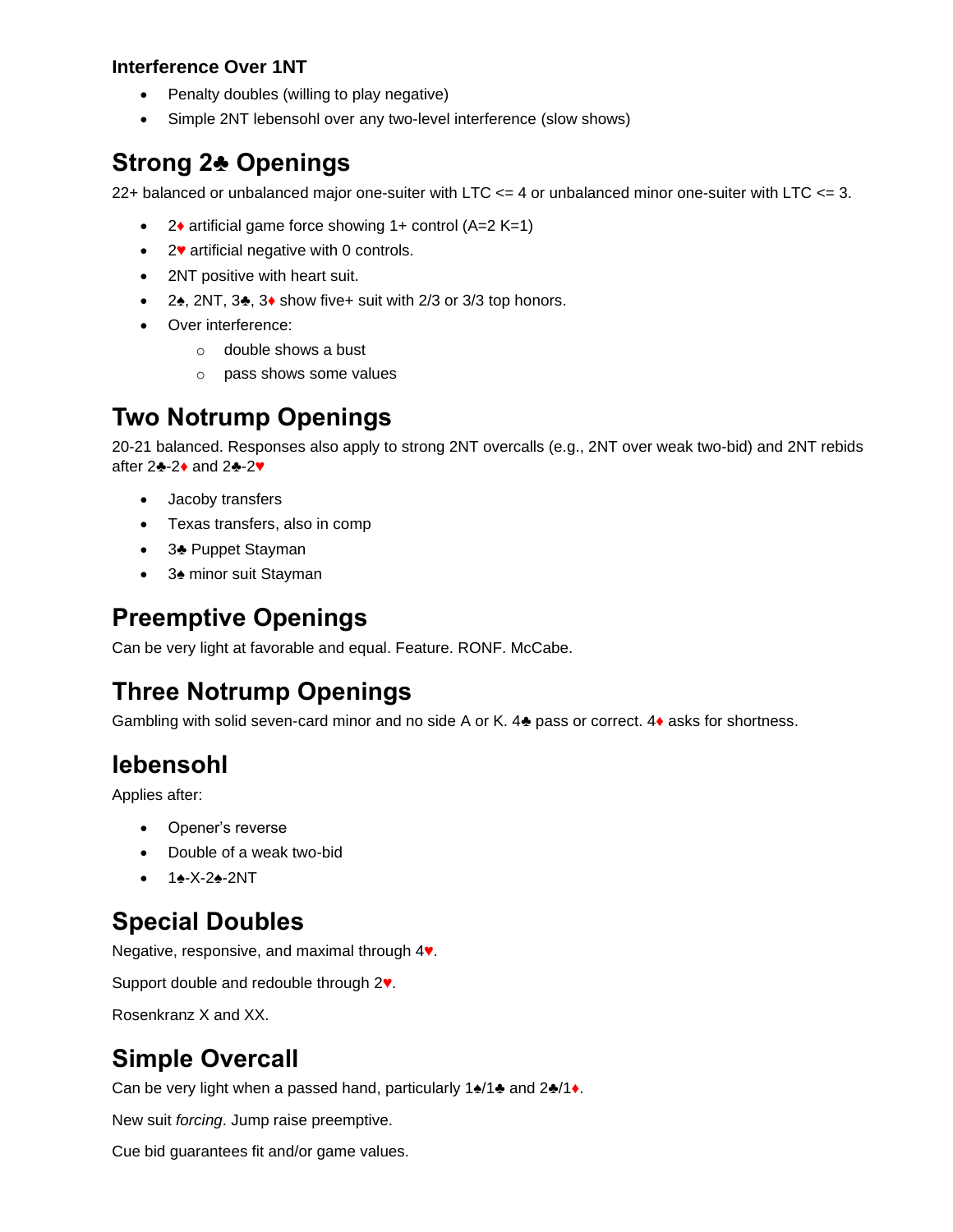# **Jump Overcall**

Preemptive. New suit forcing.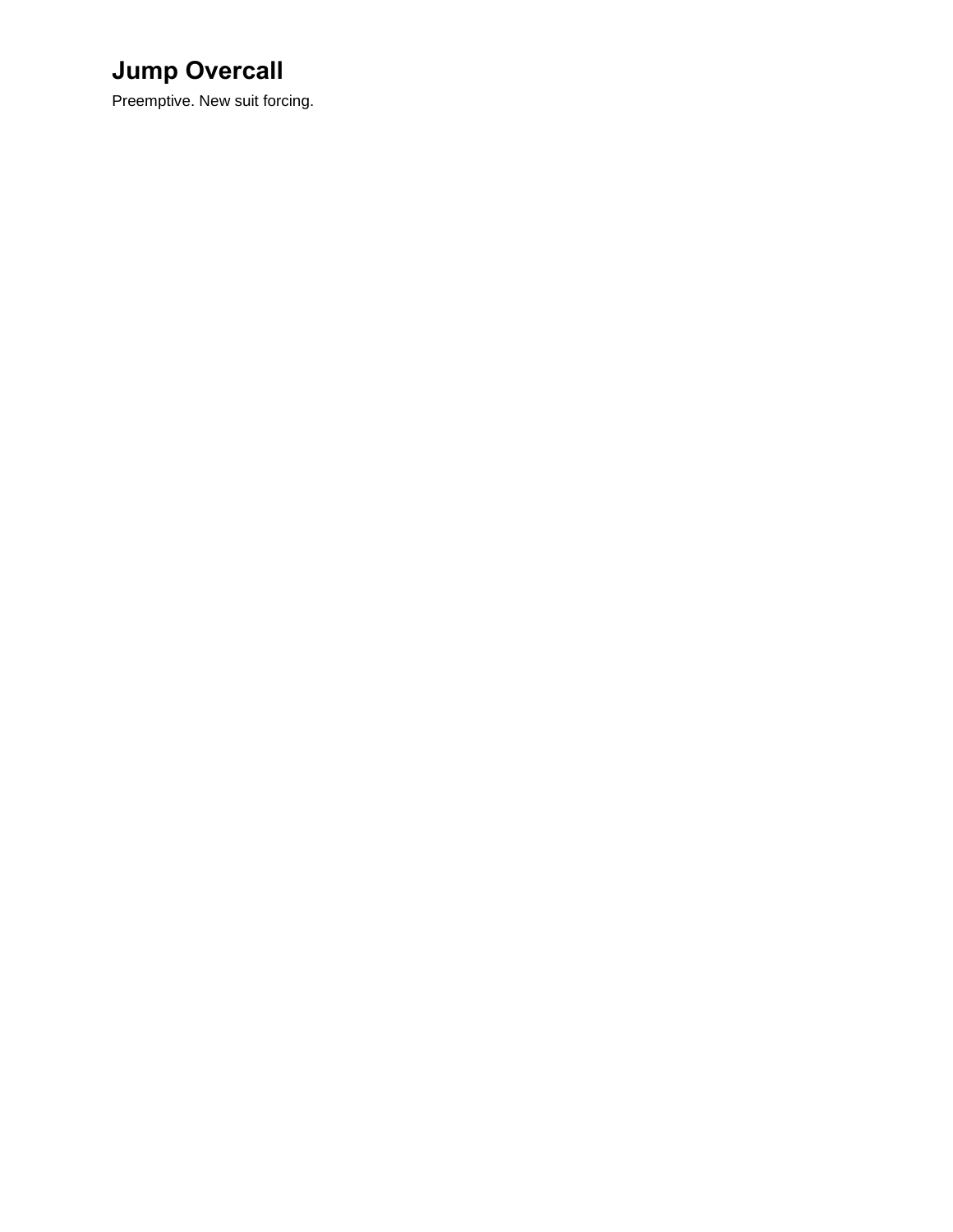# **Direct Cue Bids**

Michaels direct or balancing.

Leaping Michaels.

## **Slam Conventions**

1430. Kickback and Redwood always on when the RKC suit has been bid naturally.

Queen ask. Repeat promises all five key cards and asks for specific kings.

D0P1 & R0P1 for interference directly over RKC. Otherwise DEPO.

## **Notrump Overcalls**

Direct: 15-18. Front of card.

Balancing: 10-14/minors, 12-16/majors. Front of card.

Unusual for lowest unbids.

# **Balancing 1NT**

Responses are "front of card" including lebensohl. Penalty doubles.

## **Defenses to 1NT**

#### *DONT Against Strong 1NT*

Advancer can leave the one-suiter double in with a good hand.

#### *Transfer Overcalls Against Weak 1NT*

Useful for one-suited and two-suited hands. Guarantees a second chance to bid.

#### *Bid their transfer suit*

Michaels.

## **Balancing Against 1NT**

Suits *natural* in the balancing seat. Jump suit strong. No conventions.

Balancing double shows cards. Front of card as if we opened 1NT.

### **Over Opponent's Takeout Double**

New suit forcing on one-level. Jump shift weak.

Jordan 2NT

Redouble implies no fit.

### **Over Opponent's Preempts**

Double takeout thru 4♥. Double of 4♠ is penalty. 4NT is takeout.

## **Michaels Vs. Michaels**

If Michaels shows both majors, 2♥ shows clubs and 2♠ shows diamonds. If only one major is identified, a cue bid of the major is a limit raise or better of opener's suit.